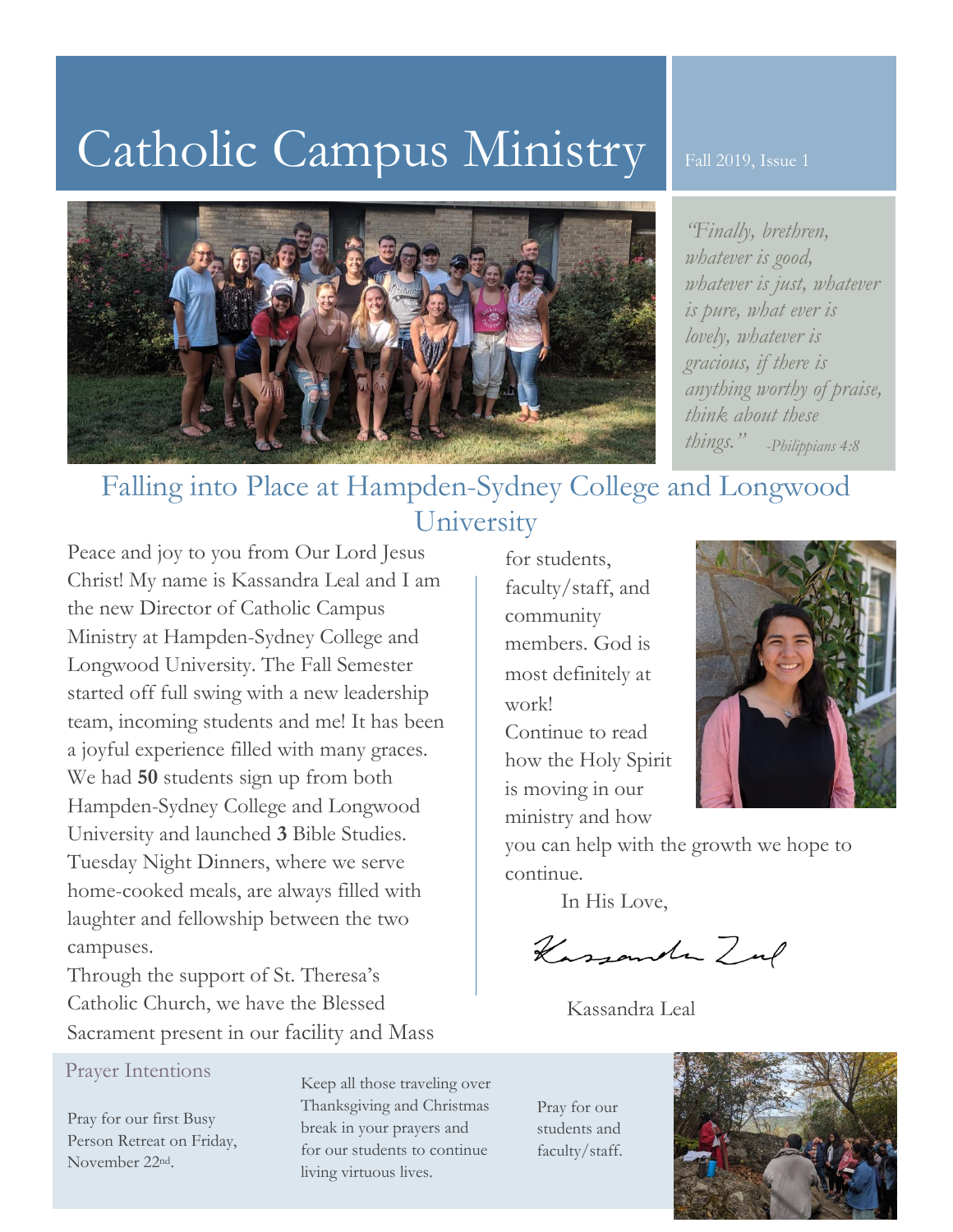### Installation of the Blessed Sacrament

Jesus is literally in the building! We are happy to announce that the Blessed Sacrament is present in the CCM building. It has been a great joy to see students pray between classes or after events.

This is a place where students can "choose the better portion" and be at the feet of Jesus. On top of having the Blessed Sacrament, there is **weekly** Mass on Wednesdays at 6pm. Students, faculty and staff, and local parishioners are most definitely welcome.

God is moving on these campuses and continues to invite us deeper into relationship with Him through prayer and the sacraments. The evening ends with 30 minutes of Eucharistic Adoration.

"**Daily Mass on campus is such a blessing to be able to partake in. In all the chaos that is happening during each week, Mass allows me to have the opportunity to take 30 minutes to sit, quiet my mind and have time to turn my focus to the Lord. It's also great that it's so accessible so that you have no reason not to go**!"



Longwood students volunteering and setting up for Oktoberfest, where we fundraised \$100 for the Starfish Project. They handed out free St. Joan of Arc stickers.



Hampden-Sydney and Longwood students early on a Saturday morning walking to support life at the Walk for Life Rally.



CCM's second Women's Group Night where women come together and share their faith and learn how to be who they were created to be through their feminine genius.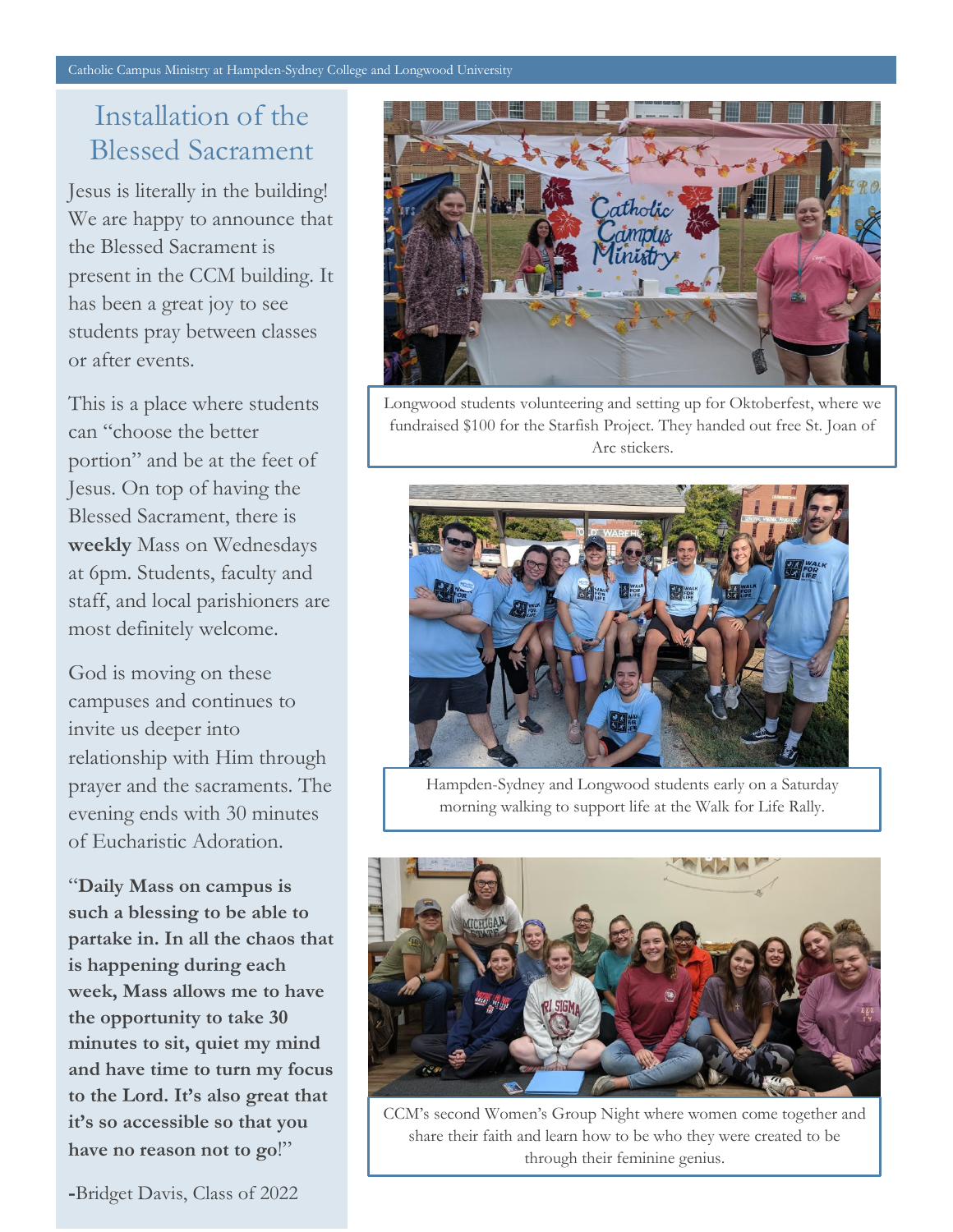# Catholic Campus Ministry: An Unknown

## Gift to Me

By Rhett Andersen, Class of 2020, Hampden-Sydney College

As a cradle Catholic, I have been familiar with my faith from a very young age. However, I just recently started getting active in it this past summer. When I got back to school, I began attending CCM and noticed that it became the highlight of my week. I am a collegiate football player and have many responsibilities on my plate. With the



My friends at CCM have[…] become some of my closest friends[…]. CCM also gives me structure in my life. We've talked about the importance of virtues and what they mean and I really try to live out what we talk about. I also feel like I have grown closer in my relationship with God and have learned to trust him more. When bad things happen, whether it is in sports or school, I do not get discouraged. CCM has made me turn to Christ and turn away from fear and doubt. I feel confident and loved in the environment. It is place I can go to discuss not only my problems, but help others out who are struggling as well. Overall, the mood of the group is very positive and uplifting in a world that seems to be in a struggling depression. I feel like going to CCM has made me a light in this dark world. It has made me think of others before myself and what I can do to serve, not be served.

Please prayerfully consider making Catholic Campus Ministry at Hampden-Sydney College and Longwood University a philanthropic priority in your life. With your spiritual and financial support, we are able to invite more students into a covenantal relationship with God and journey with them as they grow in their Catholic Faith.

You can make a one-time fit or sign up to be a member of our Living Faith Society by making a monthly gift to CCM. You can give electronically by visiting www.farmvilleccm.org

Checks can be mailed to Farmville Catholic Campus Ministry; 114 Midtown Ave; Farmville, VA 23901 and made out to "Catholic Campus Ministry Longwood Hampden Sydney Colleges."

\$50: pays for one Tuesday Night Dinner \$200: allows for a month of free Tuesday Night **Dinners** \$500: furnishes our facility with bookcases and Bibles and Catechisms \$1400: can send 10 students to Camden, NJ for our Alternative Spring Break Trip